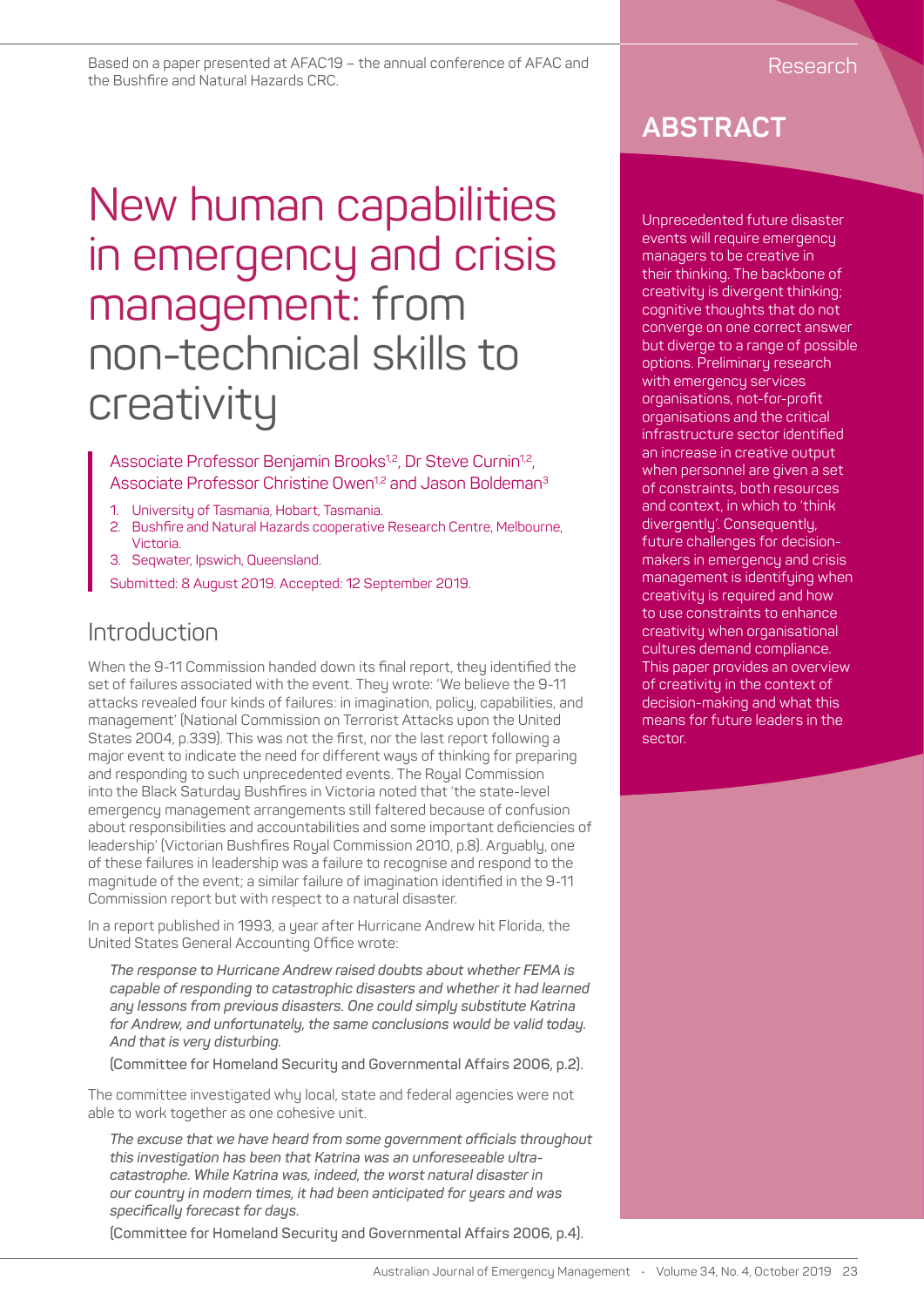Other types of crises have suffered from similar problems. Haiven (2010) considered the Global Financial Crisis and financial crises in general as 'crises of both capital's imagination and of the social imagination more broadly' (p.1). Imagination, it seems, is – or at least should be, an important component of emergency and crisis response and recovery regardless of the industry or the origin of the event itself.

In recent times, one of the most significant changes in capability has been for emergency services organisations to embrace opportunities to 'build agility'. This is particularly important when facing non-routine and novel events. Contributing to this, previous research (Brooks *et al*. 2016) has explored cognition in the context of decision-making, developing training and aide memoires to support personnel in areas such as the management of cognitive biases and maintenance of situational awareness. The research supporting this work identified other problems related to developing options analysis and predicting consequences for out-of-scale events. This has led research end users to question how they can prepare future leaders for the new norm. For human factors research to adapt and remain relevant in this changing environment, the simple answer is: we need to build new human capabilities.

The future will demand that leaders think outside the box and use higher cognitive skills such as creativity and divergent thinking to address failures of imagination. Processes in creativity include thinking skills that are conducive to taking new perspectives on problems, pivoting among different ideas, thinking broadly and making unusual associations. These will be required to ride the wave of change. However, it is not enough to explore creativity solely from the perspective of a single sector. Emergency and crisis management necessitates a joint capability that transcends the public, private and not-for-profit sectors. Importantly, it is the managerial function charged with creating the frameworks within which communities can reduce vulnerability to hazards and cope with disasters (FEMA 2007). This differs to crisis management, which is organisationally focused and can have a material impact on an organisation's shareholder value, reputation, ability to deliver services to the community and, potentially, the viability of the organisation. Both require input from the highest levels to respond to and manage the actual and potential ramifications. Thus, emergency and crisis management are intrinsically linked. Society requires a collaborative, tri-sector approach to solve 'wicked' problems. We need to understand how to enhance creativity and if it differs between sectors. If it does differ, how can the positive and creative attributes be transferred between sectors so they can learn from each other? This paper explores these challenges and seeks to answer two key questions: How creative do emergency and crisis management personnel need to be, and can they be trained to be more creative?



**Assistant Commissioner Rob McNeil during Australia's SAR deployment to Fukushima. In highly novel situations, decision-makers need to combine divergent and convergent thinking to achieve the best outcomes. Image: courtesy Rob McNeil** 

# **Background**

One of the most highly cited guides to understanding non-technical skills (Flin, O'Connor & Crichton 2008) identified a generic set of seven non-technical skills categories for higher-risk occupations, namely situation awareness, decision-making, communication, teamwork, leadership, managing stress and coping with fatigue. Two of these skills are centred on managing cognition (situational awareness and decision-making), three are social (communication, leadership and teamwork) and the final two relate to wellbeing (managing stress and fatigue). Managing these skills has led to training approaches such as Crew Resource Management in aviation and Bridge Resource Management for commercial shipping.

Emergency and crisis management arrangements in Australia and New Zealand have facilitated an industrywide approach to adopting similar standards relevant to the sector. An emergency and crisis management professionalisation scheme was based on the three core capabilities developed using an evidence-based approach (Owen *et al*. 2016) and are shown in Figure 1. A review of the key components by Owen and colleagues (2018) revealed significant alignment and prominent additions. The key cognitive skills identified in other domains are present (decision-making, situational awareness), the social skills are included (background conditions for teams, encouraging others) as are the skills associated with thinking and wellbeing. Where this approach departs from, and potentially improves on, non-technical skills is with respect to individual 'qualities' or values (i.e. 'modelling ethics and inclusiveness' and 'recognises own strengths and limitations'). The inclusion of these more 'personal' skills reflects the challenges of working in incident management and the exposure to the major consequences of incidents on a regular basis.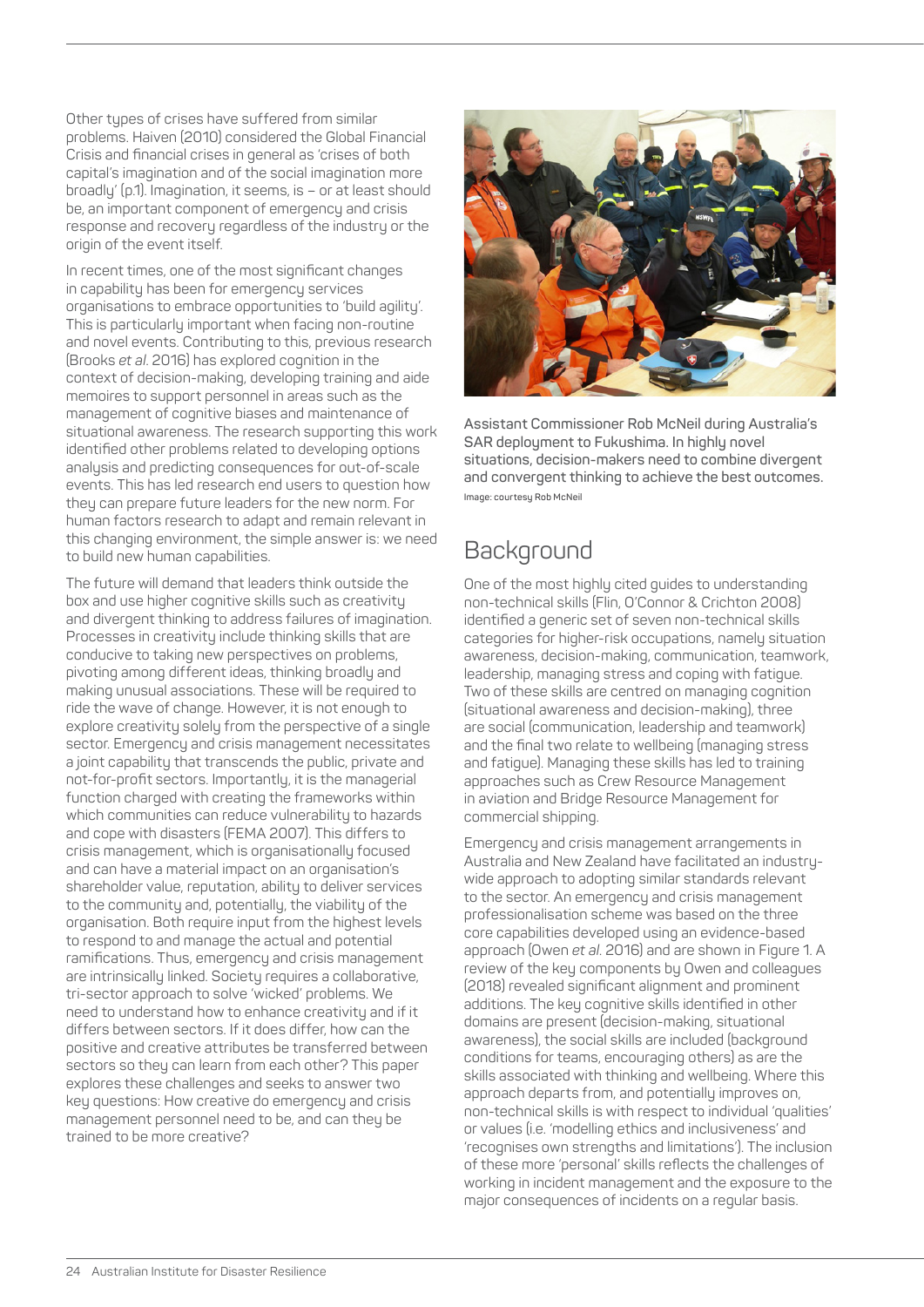#### Research

#### **CORE INCIDENT MANAGEMENT CAPABILITIES**



**Figure 1: Core incident management capabilities. Source: Owen** *et al***. 2018**

Hayes and Omodei (2011) identified the competencies required for wildfire Incident Management Team members, and Butler, Honey and Cohen-Hatton (2019) built a set of behavioural markers for United Kingdom Fire and Rescue Service incident commanders. This includes the articulation of a set of skills that are human-centric and non-technical. However, the typical emergency and crisis management response to providing professional development for non-technical skills has been piece-meal at best. While the Australasian Inter-Service Incident Management System (AIIMS) includes basic human-factor modules, this is not as coherent a response as the Crew Resource Management or Bridge Resource Management programs. AIIMS was developed for a particular segment of emergency and crisis management (e.g. natural hazards) and does not include other sectors involved in emergency and crisis management such as police, local governments, the critical infrastructure sector and environment agencies. The response should not be limited to training. Nontechnical skills assessment needs to be embedded in operations as part of assurance activities to demonstrate the system is operating as intended. There is still significant work to do in emergency and crisis management to develop and maintain non-technical skills and to operate in complex teams during response and recovery stages.

Improvements to extended non-technical skills are unlikely to be sufficient, especially if the incident being managed increases in scale and novelty and becomes a disaster or an organisational crisis. Under these circumstances, new skills that support human performance are likely to be related to creativity.

# **Creativity**

Research on creativity has its origins in psychology (Guilford 1950). Subsequent research identified the traits of creativity and the creative process (Hennessey 2010). This early work concentrated specifically on the individual and understanding the nature of their creativity, with an emphasis on identifying the component parts that should be included (Torrance 1966). Later, empirical research started exploring why some groups are more effective than others. This research focused on creativity as an outcome of teamwork (Hackman & Morris 1975). Researchers referred to creativity as an outcome product or a service that was conducted by research teams within an organisational environment (Amabile *et al*. 1996). In organisational contexts, creative solutions may be expressed in both tangible and intangible forms such as strategies and ideas (Oldham & Cummings 1996; Woodman, Sawyer & Griffin 1993). This marks a shift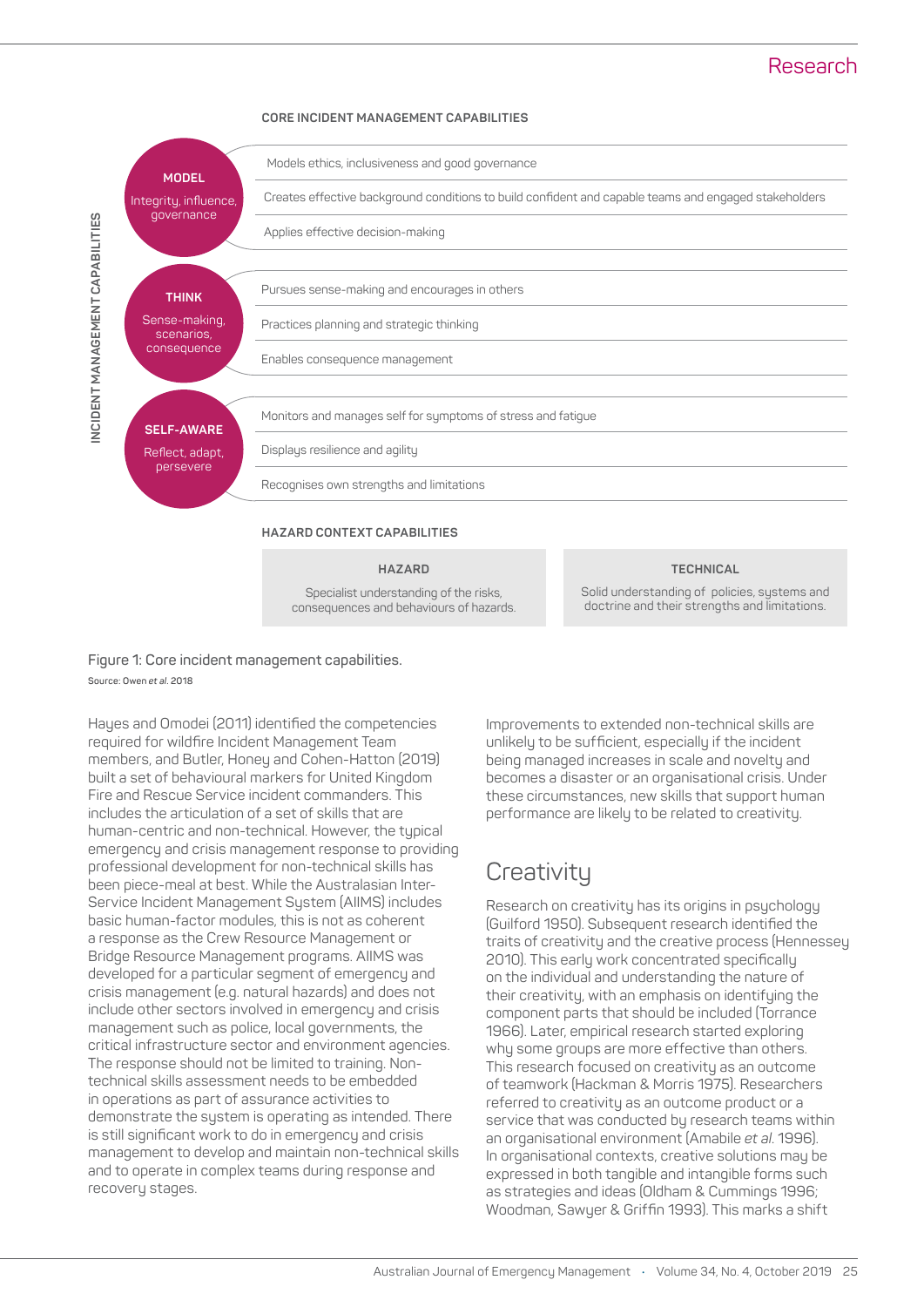in creativity research that was historically confined to psychology and then branched into management and organisational studies. In the latter disciplines, creativity can be defined as the development of novel and useful ideas in any domain (Amabile *et al*. 1996).

### Team creativity

The foundations of contemporary creativity theory in the context of organisations is underpinned by two main theoretical frameworks. These are the interactionist model (Woodman, Sawyer & Griffin 1993) and the componential model (Amabile 1988, Amabile *et al*. 1996). The Woodman, Sawyer and Griffin (1993) interactionist model identifies the various social and organisational influences on creativity and separates these into three levels: individual, group and organisation. At the individual level, elements of creativity include personality, creative behaviour, cognitive abilities, intrinsic motivation and knowledge. At the group level, creativity is affected by the composition, characteristics and processes of the group. Both the individual and group levels are influenced by social and contextual features. At the organisation level, creativity is dependent on the individual and the composition of individuals in a group as well as the structural elements of the organisation, including communication and information arrangements (Woodman, Sawyer & Griffin 1993).

The componential model of creativity associates individual creativity to the social and contextual features of the organisation (Amabile 1988). Therefore, creativity within organisations tends to develop novel and useful solutions by virtue of an individual's creativity (Amabile 1983, Staw 2009). Complementing this, group and team creativity is a collection of individual work undertaken interdependently on a collective task (Woodman, Sawyer & Griffin 1993, Zhou & Shalley 2008). Therefore, team creativity is a function of aggregated individual creativity and of team creativity-relevant processes, which include goal setting, participation in team problemsolving and synthesising ideas (Taggar 2002). Notably, team creativity relies on the individual's creative ideas that derive from knowledge repositories and cognitive abilities as well as on the team's capabilities to recognise and apply such ideas (Baer *et al*. 2008). Amabile and Pratt (2016) posit that creativity is reliant on individuals and teams generating novel ideas and that the two are, therefore, intrinsically linked. Consequently, individual and team creativity in the componential model require three distinct yet complementary components to be creative, being:

- **•** skills in the task
- **•** creativity-relevant processes
- **•** an intrinsic motivation to do the task (Amabile 1988, Amabile & Pratt 2016, van Knippenberg & Hirst 2015).

Individuals and teams require cognitive skills to be creative, but to maintain creativity they also have to be intrinsically motivated (Amabile *et al.* 1996, Hon 2011). Intrinsic motivation safeguards against distractions and encourages exploration (Amabile *et al*. 1996, Shalley & Perry-Smith 2001). In addition, individuals and teams that are intrinsically motivated are more likely to take risks that encourages radical creativity (Amabile *et al.* 1996). Radical creativity can be defined as generating completely novel paradigms as opposed to incremental creativity that involves expanding on or making improvements to current paradigms (Audia & Goncalo 2007, Gilson & Madjar 2011, Unsworth 2001).

The basis for creative performance includes the individual's expertise and factual knowledge and their technical skills for doing work and advancing their knowledge (Amabile 1988, Amabile & Pratt 2016). The creativity of an individual in a team requires the basic resources at the organisational level (Amabile & Pratt 2016; Woodman, Sawyer & Griffin 1993). Therefore, teams require adequate resources from the organisation to aid creativity. This comprises of sufficient infrastructure within and external to the organisation and access to necessary information (Amabile & Pratt 2016). An important organisational characteristic when fostering a creative environment is allowing the time for teams to explore creative solutions and implement those solutions effectively (Lawson 2001). Given the complex nature of most problems facing contemporary organisations, there may be a requirement for skills in multiple domains for the most novel and useful ideas (Amabile & Pratt 2016).

The componential model of creativity includes creativity-relevant processes, or the skills required for creative thinking (Amabile 1988, Amabile *et al*. 1996). Creativity-relevant processes include cognitive styles, perceptual styles and thinking skills. These attributes allow individuals and teams to take new perspectives on problems, think broadly and pivot among ideas. Creativity requires the generation of ideas that are divergent, but this does not necessarily lead to generating a lot of ideas (Amabile 1988, Audia & Goncalo 2007). When an individual's or a team's thinking is narrowly focused on the refinement of an existing non-creative idea, this may not result in the generation of divergent ideas. Conversely, once an individual or team has generated a creative idea, future creative efforts may be framed from the perspective of the initial idea (Audia & Goncalo 2007).

Important elements in any creativity-relevant process is the ability to think divergently and to refine the creative ideas for the selection of solutions. This requires convergent thinking (Sowden, Pringle & Gabora 2015). To foster creativity needs a harmonious relationship between divergent and convergent thinking. Consequently, it is important that individuals and teams recognise when to decouple from divergent thinking and switch to convergent thinking (Sowden, Pringle & Gabora 2015). Managing extremely divergent ideas that assist making unusual associations may be risky (Amabile & Pratt 2016, Audia & Goncalo 2007). In addition, developing creative self-efficacy in the individual or team can contribute to shunning conformity that may increase the novelty of ideas (Amabile & Pratt 2016; Gong, Huang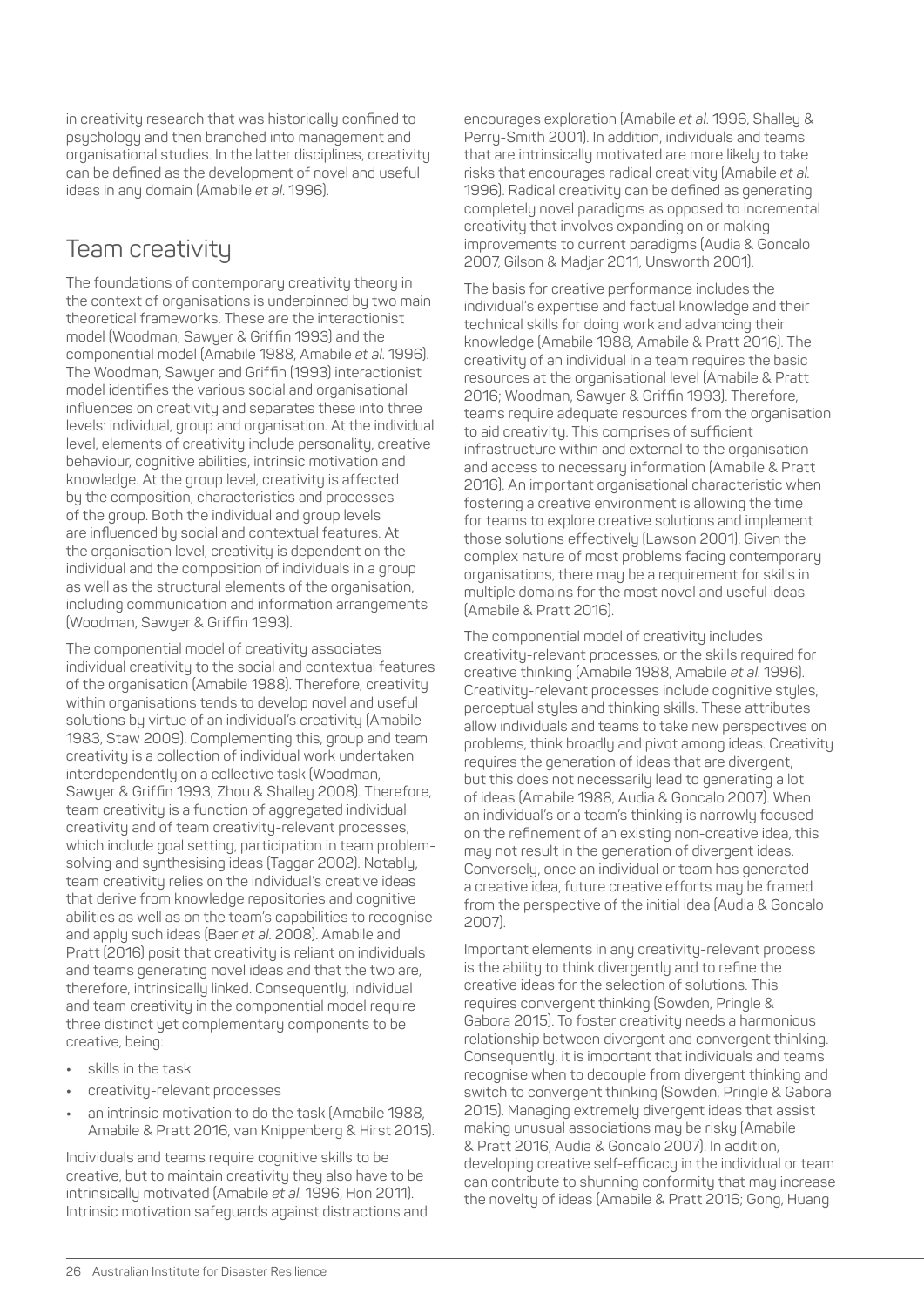& Farh 2009). Novelty and value are critical features of creativity-relevant processes. However, although they are complementary, they are separate skills and both must be present for creativity to occur in decisionmaking (Sommer & Pearson 2007).

#### Linking creativity and decisionmaking

A creative decision is defined as:

*…a decision that is both a novel contribution and of value to a decision context. A novel decision is unusual, uncommon, unconventional or unique from past decisions and reflects responses to new or unique choices for solving a problem in a crisis. In regard to crisis management, a valuable or effective decision occurs when potential crises are averted or when key stakeholders believe that the short- and long-term successes of crisis management efforts have outweighed the failures.* 

**(Sommer & Pearson 2007, p.1236).**

Sommer and Pearson (2007) argue that novelty and value are complementary but separate characteristics and both must be present for creativity to occur. Solutions that are of high-value but not novel have presumably already been evaluated and either implemented or discarded. This is why individuals or teams might need to come up with other creative solutions.

# Divergent thinking

Much of what is understood about creativity, particularly in how it is measured, comes from studying divergent thinking. The backbone of creativity assessment is divergent thinking (Kaufman, Plucker & Baer 2008) that can be defined as cognitive thought that leads in various directions. This suggests that it does not converge on one correct answer but diverges to a range of possible answers. Four aspects of divergent thinking are frequently measured, which is more complex than Sommer and Pearson's (2007) articulation of creativity in decision-making:

- 1. Fluency the number of responses to a particular stimulus.
- 2. Originality the uniqueness of the responses.
- 3. Flexibility the number and uniqueness of the categories of response, adapting and changing the meaning, use or interpretation of something.
- 4. Elaboration extending or adding detail to the responses.

The dominant test of divergent thinking is the Torrance Tests of Creative Thinking (TTCT) that is 'by far the most commonly used test of divergent thinking and continues to enjoy widespread international use' (Kaufman, Plucker & Baer 2008, p.25). Table 1 lists the various tests

**Table 1: Categories of creativity in the Torrance Test and application to emergency and crisis management.** 

| <b>TTCT</b> subtest                                                               | Application to emergency and<br>crisis management                                                                                                                                                                                                                                         |
|-----------------------------------------------------------------------------------|-------------------------------------------------------------------------------------------------------------------------------------------------------------------------------------------------------------------------------------------------------------------------------------------|
| Asking - ask as many<br>questions as possible<br>about a picture.                 | Asking questions is a crucial<br>component of maintaining<br>psychological safety and<br>gathering opinions in high-<br>consequence and highly complex<br>decisions. This translates to<br>gaining as many views as possible<br>from team members.                                        |
| Guessing causes - list<br>possible causes for a<br>pictured action.               | Cause and effect are important<br>concepts in emergency and crisis<br>management. Although hazards<br>such as fire and flood do not obey<br>human boundaries they do act<br>within the laws of nature, including<br>cause-and-effect relationships.                                       |
| Guessing consequences<br>- list possible<br>consequence for a<br>pictured action. | Consequences are often, wrongly<br>or rightly, the way success is<br>determined in emergency and<br>crisis management. Understanding<br>all possible consequences is<br>important in the preservation of<br>life and property and, therefore,<br>in the associated management of<br>risk. |
| Product improvement<br>- make changes to<br>improve a product.                    | Improving actions and plans<br>in emergency and crisis<br>management is a valuable<br>component of the decision-<br>making cycle.                                                                                                                                                         |
| Unusual uses - think<br>of different uses for an<br>ordinary item.                | The improvised use of assets<br>in emergency and crisis<br>management, particularly during<br>unexpected situations offers<br>value.                                                                                                                                                      |
| Just suppose - list the<br>possible ramifications of<br>an improbably situation.  | Listing ramifications of improbable<br>situations includes worst-case-<br>scenario planning. It is qualitatively<br>different because it identifies<br>multiple unlikely scenarios with a<br>range of ramifications, not just the<br>worst-case scenarios.                                |

within the TTCT and shows how associated skills and knowledge might be functionally valuable in emergency and crisis management.

Using these elements to create a model of divergent thinking linked to the products of managing an incident, disaster or crisis, shows there is significant benefit from divergent thinking. Asking questions is important in building situational awareness and supporting a 'common operating picture'. Many elements contribute to developing options and integrating them within an Incident Action Plan (causes, consequences, different uses of assets and improbable situations and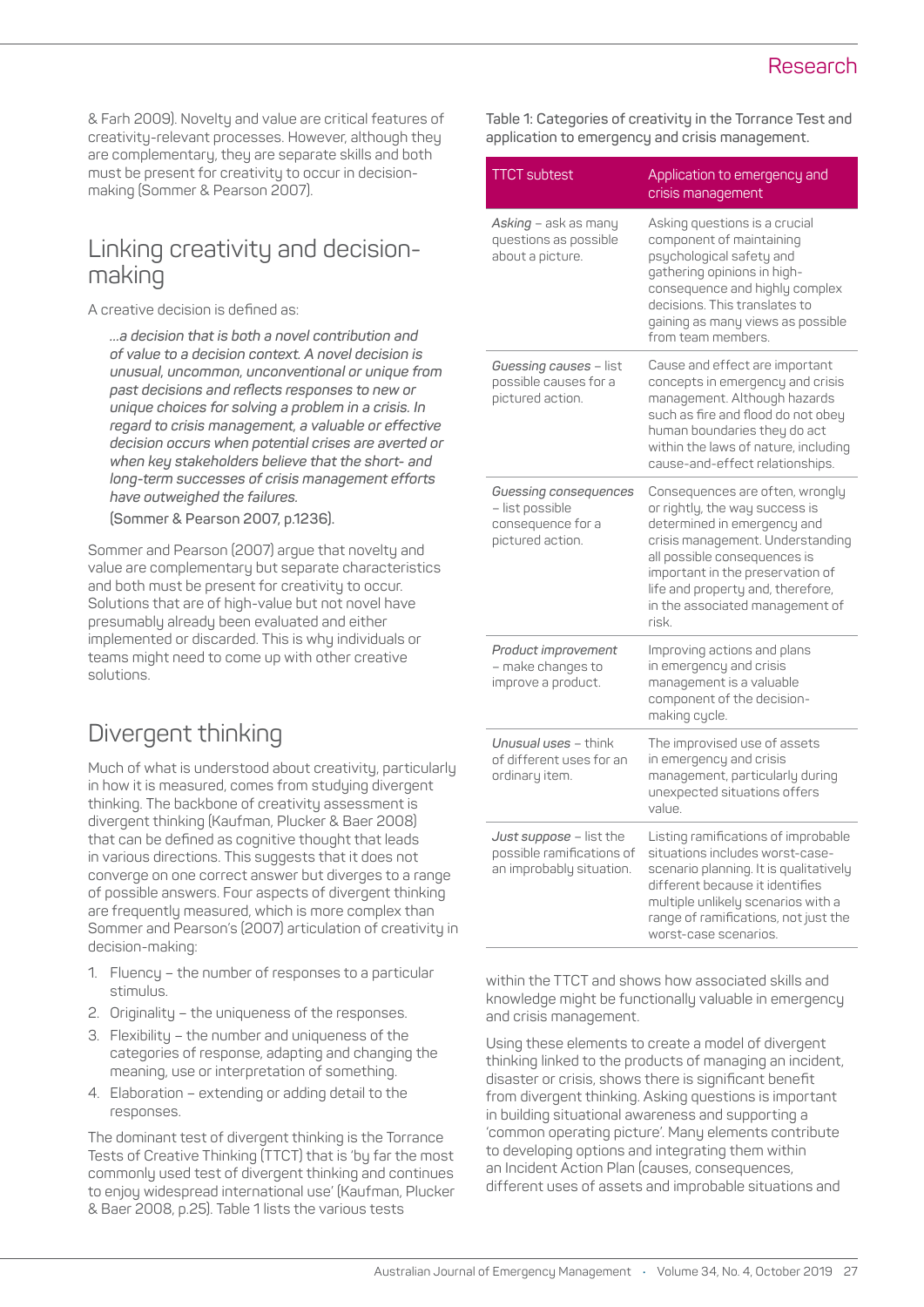

**Figure 2: A method to develop creative solutions in disasters and crises.** 

ramifications). Monitoring risk and revision of the plan improves activities and processes.

This study revealed a tenfold increase in creative output when emergency and crisis management personnel were given a set of constraints (resources and context) in which to think divergently (Curnin & Brooks, forthcoming). Rosso (2014) identified that some theorists find that creative individuals and teams can benefit from constraints. A study by Medeiros Partlow and Mumford (2014) asked participants to develop advertising campaign materials. The study found that task objective constraints resulted in better creative problem-solving when participants were motivated. However, imposition of multiple constraints led to poorer creative problem-solving. This suggests there is still work required to understand how constraints support or impede creativity.

In the context of emergency and crisis management, creativity can be bound by several constraints. These include hierarchical structures, standard operating procedures, bureaucratic expectations and legal prescription that influence the creative process. However, these is a move away from prescriptive standard operating procedures during non-routine events within some emergency services agencies. For example, the Tasmania Fire Service provides six operational priorities for leaders to consider when bushfires are uncontrolled (Tasmanian Government 2013). These options are not sequential in nature and allow personnel to consider multiple options simultaneously due to the interconnected nature of

priorities. This type of approach is consistent with the elements associated with divergent thinking. Nevertheless, it remains to be seen if the sector and importantly, commissions of inquiry that predominantly favour a traditional decision-making method, will accept this creative approach.

When a team has considered the creative constraints and has thought divergently to produce creative output, they then must hone it in order to make it fit-for-purpose. This process is the change from divergent to convergent thinking. Convergent thinking is a deliberate process that involves screening, selecting, evaluating and refining options. In emergency and crisis management this could include performing these deliberate tasks for the bestand worst-case scenarios, the most likely scenario or anything in-between.

Finally, the team should perform a 'reality test' on the preferred option(s) to establish feasibility. This is akin to the mental simulation identified in the Recognition Primed Decision-Making Model (Zsambok & Klein 1997). It is also necessary to work within the management system, informing the Common Operating Picture and developing the products the systems required, such as Options Analyses and the Incident Action Plan.

# Conclusion

There is still significant work required in emergency and crisis management to develop and maintain what might be described as 'foundational' non-technical skills during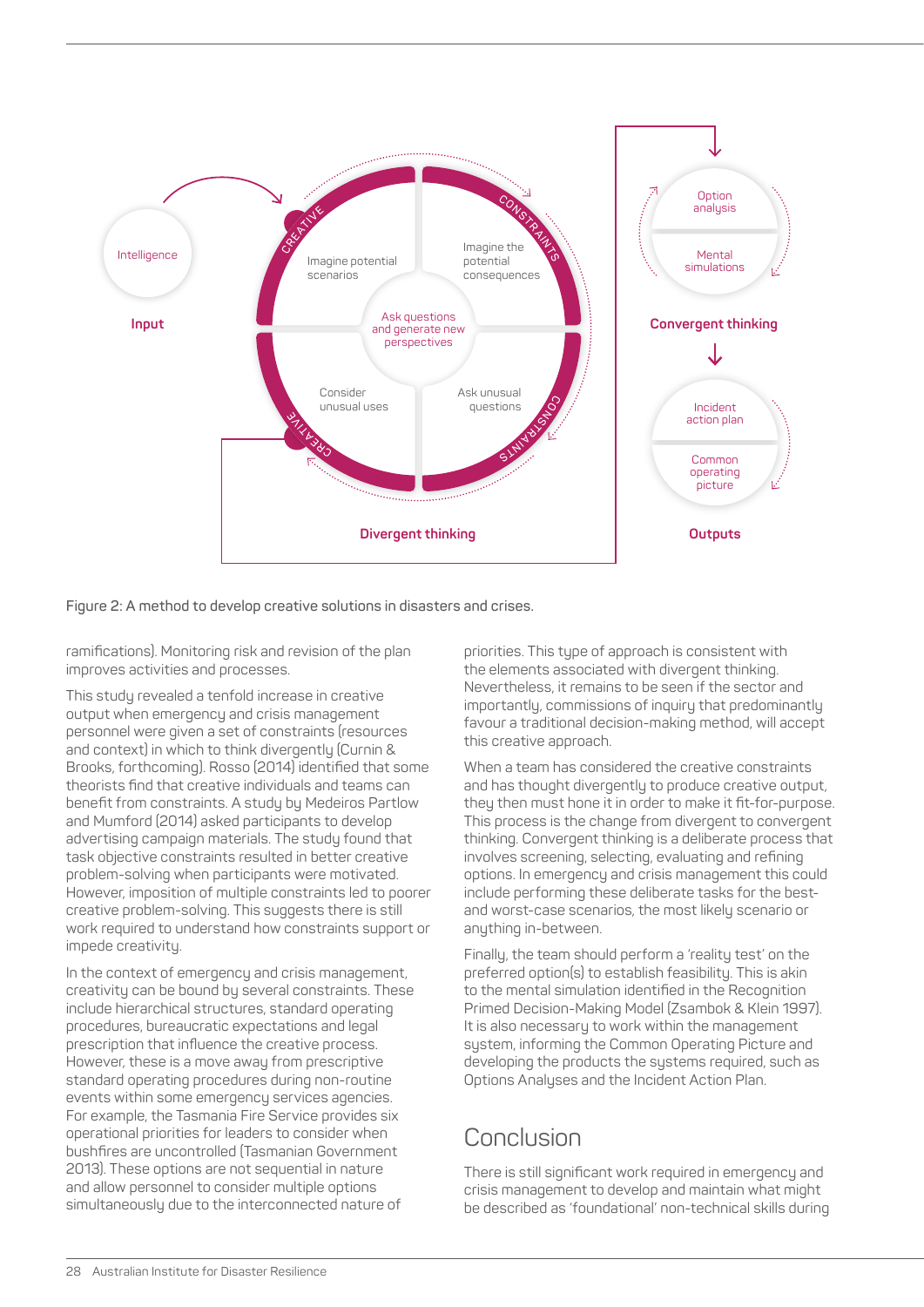#### Research

response and recovery phases. Skills include cognitive, social and wellbeing skills as well as ethical or valuebased competencies. As the 'new norm' includes larger, more complex, multi-hazard and multi-jurisdictional incidents, the skills associated with creativity might be added to this group. While the 'norm' might be new, an old example by Weick (1993) can demonstrate the challenges to building creative skills in emergency and crisis management:

*On 5 August 1949, a wildfire overran sixteen firefighters in Mann Gulch on the Helena National Forest in Montana in the United States. Only three survived the supervisor and two members of an eighteen-person 'smokejumper' crew that had parachuted into a small valley or gulch near the fire. These deaths were a shocking loss to the firefighters' families and friends. The tragedy was also a severe blow to the Forest Service, which had not experienced a fatality during a decade of 'smoke-jumping' and was extremely proud of its elite firefighters. Repercussions from this incident were severe and long lasting (Rothermel, 1993). In his seminal study of the Mann Gulch fire, Weick (1993) notes:*

*'Dodge's invention of burning a hole in a fire should not have happened. It should not have happened because there is good evidence that when people are put under pressure, they regress to their most habituated ways of responding. This is what we see in the 15 people who reject Dodge's order to join him and who resort instead to flight, a more overlearned tendency. What we do not expect under life-threatening pressure is creativity'.* 

#### **(Weick 1993, p.638–639).**

Equally, other disasters highlight this challenge. They also indicate why any form of divergent thinking needs to be brought back to reality by convergence with the key systems and products of incident response and recovery.

The CRC project associated with this research has explored the skills associated with divergent thinking. It was clear that each of the six divergent thinking subskills had a role in emergency and crisis management decision-making. The challenges include identifying when creativity is required, how to use constraints to enhance creativity and other challenges related to previous training, risk aversion and organisational cultures that stipulate compliance. Workshops conducted with participants from across emergency and crisis management in this area produced the comment:

*I've spent my whole career learning how to operate within this system, but now you want me to think outside it? I'm up for the challenge, but it's going to take more than a workshop to achieve the outcome.*

The work continues.

#### References

Amabile TM 1988, *A Model of Creativity and Innovation in Organizations. Research in Organizational Behavior, vol. 10, no. 1, pp.123–167*.

Amabile TM, Conti R, Coon H, Lazenby J & Herron M 1996, *Assessing the Work Environment for Creativity. Academy of Management Journal, vol. 39, no. 5, pp.1154–1184*.

Amabile TM & Pratt MG 2016, *The dynamic componential model of creativity and innovation in organizations: Making progress, making meaning. Research in Organizational Behavior, vol. 36, pp.157–183. doi.org/10.1016/j.riob.2016.10.001*

Audia PG & Goncalo JA 2007, *Past Success and Creativity over Time: A Study of Inventors in the Hard Disk Drive Industry. Management Science, vol. 53, no. 1, pp.1–15. doi.org/10.1287/mnsc. l060.0593*

Baer M, Oldham GR, Jacobsohn GC & Hollingshead AB 2008, *The Personality Composition of Teams and Creativity: The Moderating Role of Team Creative Confidence. Team Personality Composition and Creativity, vol. 42, no. 4, pp.255–282.*

Brooks B, Curnin S, Bearman C, Owen C, Rainbird S 2016, *An assessment of the opportunities to improve strategic decisionmaking in emergency and disaster management, Australian Journal of Emergency Management, vol. 1, no. 4, pp.38–43*.

Committee on Homeland Security and Governmental Affairs 2006, *Hurricane Katrina: Recommendations for Reform. U.S.Government Printing Office, Washington DC*.

Butler PC, Honey RC & Cohen-Hatton SR 2019, *Development of a behavioural marker system for incident command in the UK fire and rescue service: THINCS. Cognition, Technology and Work. doi.10.1007/s10111-019-00539-6*

Flin R, O'Connor P & Crichton M 2008, *Safety at the sharp end: A guide to non-technical skills. Aldershot: Ashgate*.

Gilson LL & Madjar N 2011, *Radical and Incremental Creativity: Antecedents and Processes. Psychology of Aesthetics, Creativity, and the Arts, vol. 5, no. 1, pp.21–28. doi.org/10.1037/a0017863*

Gong Y, Huang JC & Farh J-L 2009, *Employee learning orientation, transformational leadership, and employee creativity: The mediating role of employee creative self-efficacy. Academy of Management Journal, vol. 52, no. 4, pp.765–778. doi.org/10.5465/ AMJ.2009.43670890*

Guilford JP 1950, *Creativity. American Psychologist, vol. 5, no. 9, pp.444–454*.

Hackman JR & Morris CG 1975, *Group tasks, group interaction process, and group performance effectiveness: A review and proposed integration. In L. Beckowitz (Ed.), Advances in experimental social psychology, vol. 8, pp. 7–101. New York: Academic Press.*

Haiven M 2010, *The Financial Crisis as a Crisis of Imagination. Cultural Logic, vol. 17, pp.1–23. doi.org/10.14288/clogic.v17i0.191526*

Hayes P & Omodei MM 2011, *Managing emergencies: Key competencies for incident management teams. The Australian and New Zealand Journal of Organisational Psychology, vol. 4, pp.1–10.* 

Hennessey BA 2010, *The creativity-motivation connection. In C. Kaufman & R. J. Sternberg (Eds.), The Cambridge Handbook of Creativity, pp.342–365. New York: Cambridge University Press.*

Hon AHY 2011, *Enhancing employee creativity in the Chinese context: The mediating role of employee self-concordance. International Journal of Hospitality Management, vol. 30, no. 2, pp.375–384. doi.org/10.1016/j.ijhm.2010.06.002*

Kaufman J, Plucker J & Baer J 2008, *Essentials of Creativity Assessment. New Jersey: John Wiley & Sons.*